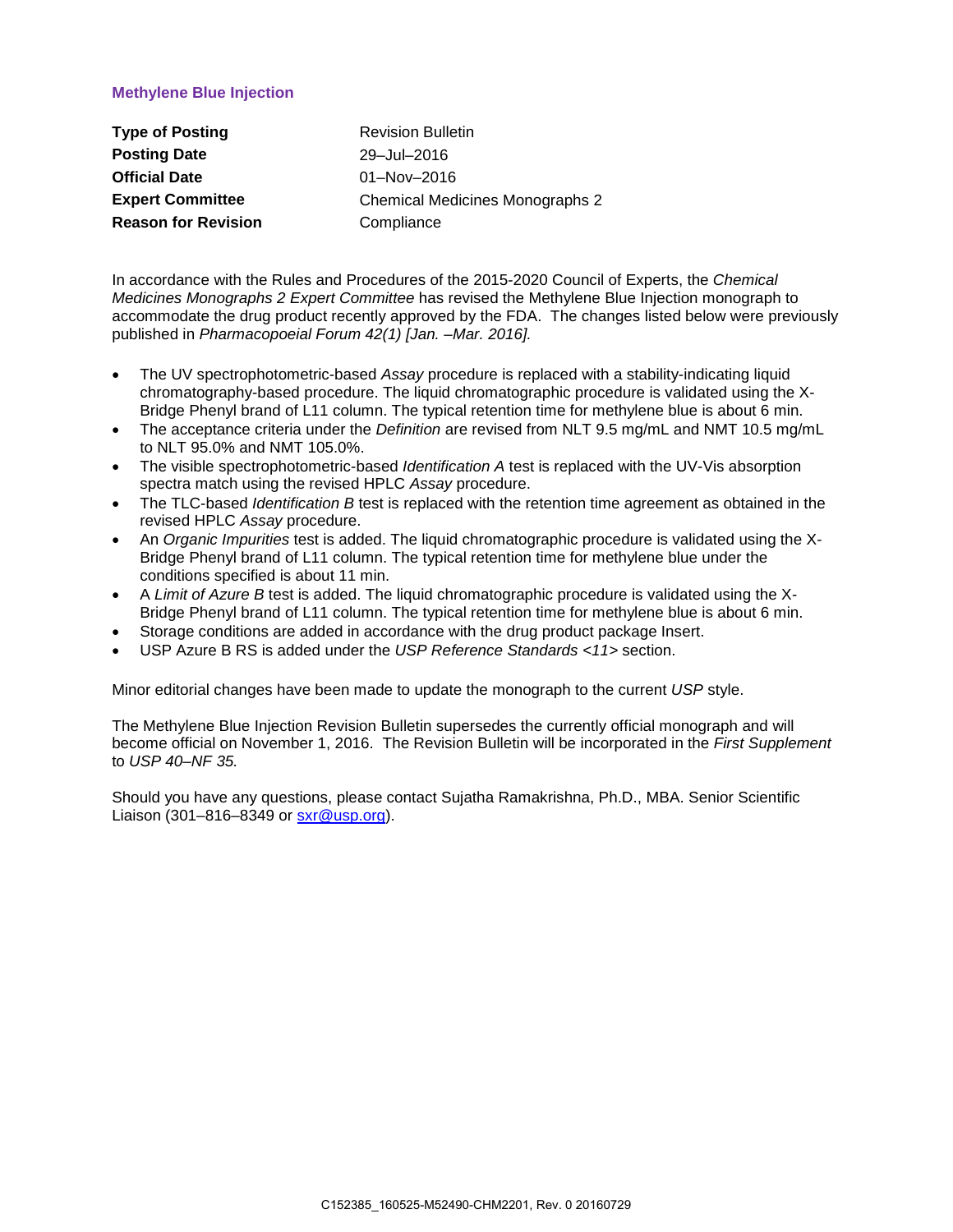Methylene Blue Injection is a sterile solution of Methylene **Blank:** Diluted alcohol **Analysis** Blue in Water for Injection. It contains **•** NLT 95.0% and **Analysis** NMT 105.0% of the labeled amount **Reservest Amount of the Samples:** *Standard solution*, *Sample solution*, and *Blank* • (RB 1-Nov-2016) of

## **IDENTIFICATION**

## *Delete the following:*

**.**• **A.** The visible absorption spectrum of the solution used *A<sup>S</sup>* = absorbance of the *Standard solution* for measurement of absorbance in the *Assay* exhibits  $C_s$  = concentration of USP Methylen<br>maxima and minima at the same wavelengths as that of  $C_s$  the *Standard solution* ( $\mu$ g/mL) maxima and minima at the same wavelengths as that of the *Standard solution* ( $\mu$ g/mL)<br>the *Standard solution* used in the *Assay*, concomitantly  $C_U$  = nominal concentration of methylene blue in the *Standard solution* used in the *Assay*, concomitantly measured.• (RB 1-Nov-2016)

• **A.** The UV absorption spectra of the major peak of the  $L =$ label claim (mg/mL)<br>Sample solution exhibit maxima and minima at the same<br>supplementes of the same presenting needs of the same **Acceptance criteria:** 9.5–10.5 Sample solution exhibit maxima and minima at the same<br>wavelengths as those of the corresponding peak of the<br> $\overline{A}$  acceptance criteria: 9.5–10.5 mg (RB 1-Nov-2016) *Standard solution*, as obtained in the *Assay*. • (RB 1-Nov-2016)

### *Delete the following:* **•**

Standard solution. RB 1-Nov-2016)

**• Tailing factor:** NMT 2.0 **.**• **B.** The retention time of the major peak of the *Sample* **solution** corresponds to that of the *Standard solution*, as **Relative standard deviation:** NMT 2.0%<br>colution corresponds to that of the *Assay* sense **Relative** Standard Solution, as **Analysis Analysis** obtained in the *Assay*. • (RB 1-Nov-2016)

### **Delete the following:**

## **.**• **PROCEDURE**

**Standard solution:** 2 µg/mL of USP Methylene Blue RS *<sup>r</sup><sup>U</sup>* = peak response of methylene blue from the in diluted alcohol *Sample solution*

*.* **Sample solution:** 2.4 µg/mL of methylene blue trihy-**Methylene Blue Injection** drate (2 µg/mL of anhydrous methylene blue) in diluted alcohol **Instrumental conditions**<br> **Instrumental conditions**<br>
(See *Spectrophotometry and Light-Scattering* \851).) **Mode:** UV-Vis *Change to read:* **Analytical wavelength:** Maxima at about 663 nm **Cell:** 1 cm **EXIMPLE 103.0% of the fabeled arrivance** (RB 1-Nov-2016) of **Calculate the quantity, in mg, of methylene blue**<br> **ENTIFICATION**<br> **ENTIFICATION** taken: the Injection taken:

 $Result = (A_U/A_S) \times (C_S/C_U) \times (M_{r1}/M_{r2}) \times L$ 

- 
- $A_U$  = absorbance of the *Sample solution*<br> $A_S$  = absorbance of the *Standard solution*
- 
- (the *Sample solution* (µg/mL)<br>M<sub>rl</sub> = molecular weight of methyler
- *Mr1* = molecular weight of methylene blue
- Add the following:<br> $M_{r2}$  = molecular weight of anhydrous methylene<br>blue, 319.85
	-

## *Add the following:*

## **.**• **PROCEDURE**

All solutions containing methylene blue are recom- **•B. THIN-LAYER CHROMATOGRAPHIC TEST**<br>Adsorbent: 0.25-mm layer of chromatographic silica<br>gel Solution A: 0.1% trifluoroacetic acid in water<br>Solution R: Acetonitrile gel<br>
Standard solution: 5 mg/ml. of USP Methylene Blue<br>
RS in a mixture of methanol and water (1:1)<br>
RS in a mixture of methanol and water (1:1)<br>
RS in a mixture of methanol and water (1:1)<br>
Shample solution: Dilutent and **Injection volume:** 5 µL **System suitability** *Add the following:* **Sample:** *Standard solution* **Suitability requirements Samples:** *Standard solution* and *Sample solution* **ASSAY** Calculate the percentage of the labeled amount of methylene blue  $(C_{16}H_{18}CIN_3S \cdot 3H_2O)$  in the portion of Injection taken:  $Result = (r_U/r_S) \times (C_S/C_U) \times (M_{r1}/M_{r2}) \times 100$ 

- 
- $r<sub>S</sub>$  = peak response of methylene blue from the *Standard solution*

2016 The United States Pharmacopeial Convention *All Rights Reserved.*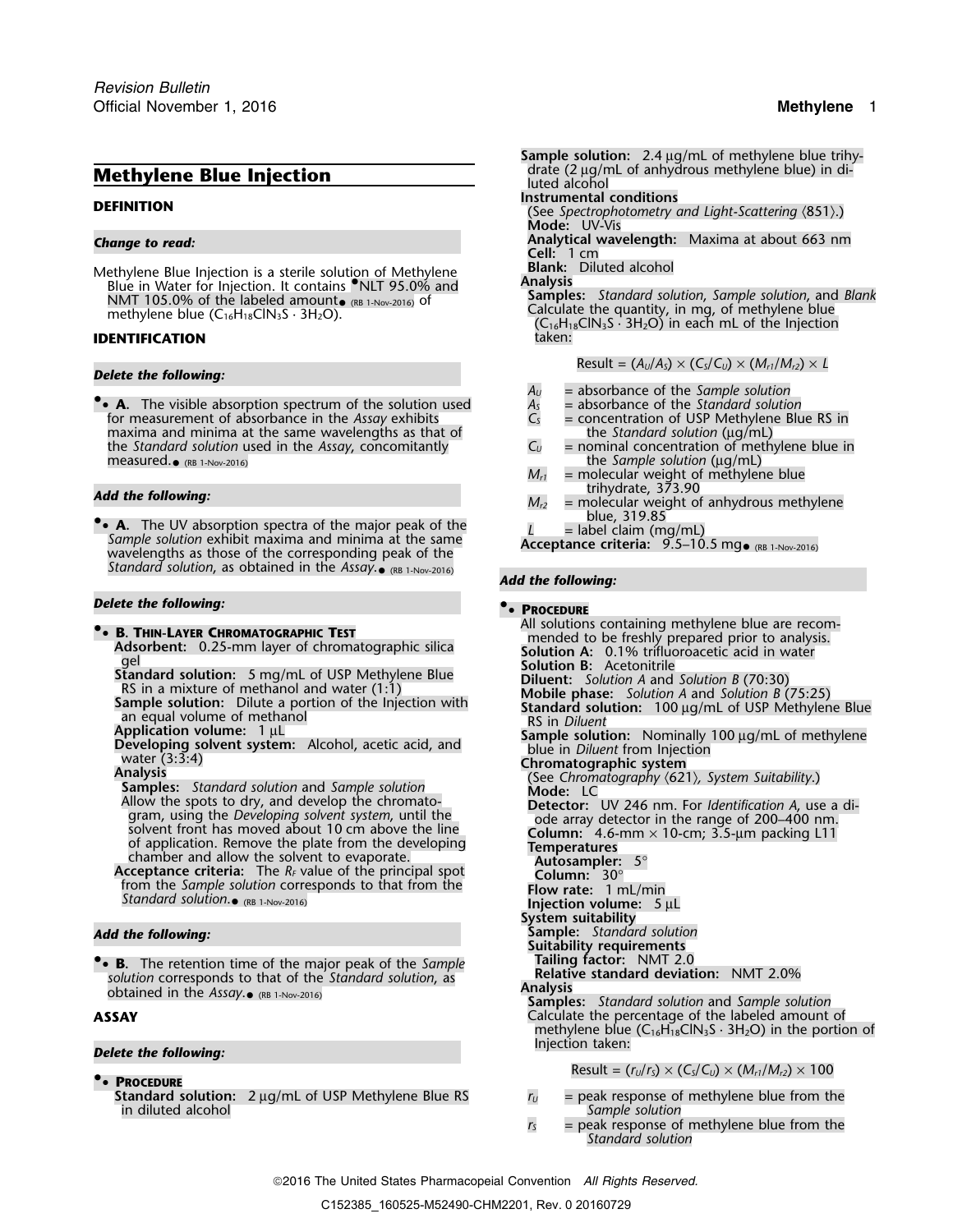- 
- the *Standard solution* ( $\mu$ g/mL)<br>= nominal concentration of methylene blue in the *Sample solution* (µg/mL)
- $M_{r1}$  = molecular weight of methylene blue<br>trihydrate, 373.90
- $M<sub>r2</sub>$  = molecular weight of methylene blue anhydrous, 319.85 **Relative Acceptance**

### Add the following:

**• ORGANIC IMPURITIES Solution B, Diluent, and Chromatographic Solution A, Solution B, Diluent, and Chromatographic — impurity 0.2008 Mobile phase:** For analyzing azure A, azure C, and unspecified impurities, see Table 1.

| Time<br>(min) | <b>Solution A</b><br>(%) | <b>Solution B</b><br>(%) | <b>Add the following:</b>                                                      |
|---------------|--------------------------|--------------------------|--------------------------------------------------------------------------------|
|               | 80                       |                          |                                                                                |
|               | 80                       |                          | <b>• LIMIT OF AZURE B</b><br>Diluent, Mobile phase, Sample solution, and Chro- |
|               |                          |                          | matographic system: Proceed as directed in the                                 |
|               | 3 <sup>c</sup>           |                          | Assav.                                                                         |

System suitability solution: 1 mg/mL of USP Methylene Blue RS<br>
ene Blue RS and 0.03 mg/mL of USP Azure B RS in<br>
Diluent<br>
System suitability: Proceed as directed in the Assay<br>
Diluent<br>
Standard solution: 1 µg/mL of USP Meth

 $S$ ystem suitability

**Samples:** *System suitability solution*, *Standard solution*,

- 
- 
- **Relative standard deviation:** NMT 5.0%, *Standard*  $C_s$  = concentration of USP Netherlane Blue Standard solution

Calculate the percentage of each specified impurity in the portion of Injection taken: **SPECIFIC TESTS**

# Result =  $(r_U/r_S) \times (C_S/C_U) \times 100$  **Change to read:**

- $r_U$  = peak response of each impurity from the *Sample solution*
- *Standard solution*<br> *C<sub>S</sub>* = concentration of USP Methylene Blue RS in
- the *Standard solution* (µg/mL)
- $C_U$  = nominal concentration of methylene blue in *Injections and Implanted Drug Products*  $\langle 1 \rangle \bullet \langle C_N \rangle$  1. May-2016)

the *Sample solution* (µg/mL)<br>Calculate the percentage of any unspecified impurity in **ADDITIONAL REQUIREMENTS** the portion of Injection taken:

**Change to read:** Result =  $(r_U/r_T) \times 100$ 

 $C_5$  = concentration of USP Methylene Blue RS in  $r_T$  = sum of all the peak responses from the *Sample*<br>the *Standard solution* (ug/mL)

*C<sub>U</sub>* = nominal concentration of methylene blue in **Acceptance criteria:** See *Table 2*. Disregard any peak than 0.05%.

| trihydrate, 3/3.90<br>$M_{r2}$<br>= molecular weight of methylene blue                                                           | <b>Table 2</b>                  |                                      |                                             |
|----------------------------------------------------------------------------------------------------------------------------------|---------------------------------|--------------------------------------|---------------------------------------------|
| anhydrous, $319.85$<br><b>Acceptance criteria:</b> 95.0%–105.0%• (RB 1-Nov-2016)                                                 | <b>Name</b>                     | <b>Relative</b><br>Retention<br>Time | <b>Acceptance</b><br>Criteria,<br>NMT $(%)$ |
| IMPURITIES                                                                                                                       | Azure C                         | 0.32                                 | 0.20                                        |
| Add the following:                                                                                                               | Azure A<br>Azure B <sup>a</sup> | 0.52<br>0.82                         | 0.20                                        |
| <b>• ORGANIC IMPURITIES</b><br>Solution A, Solution B, Diluent, and Chromatographic<br>system: Proceed as directed in the Assay. | Methylene blue                  | 1.00                                 |                                             |
|                                                                                                                                  | Any unspecified<br>impurity     |                                      | 0.20                                        |
|                                                                                                                                  | Total impurities                |                                      |                                             |

<sup>a</sup> Azure B is quantitated using the test for *Limit of Azure B* and is included in the table for identification purposes.

**Table 1 C** (RB 1-Nov-2016)

## *Add the following:*

$$
Result = (r_U/r_S) \times (C_S/C_U) \times 100
$$

- 
- and *Sensitivity solution*<br> **Suitability requirements**<br> **Resolution:** NLT 3.5 between the methylene blue<br> **Resolution:** NLT 3.5 between the methylene blue<br> **Resolution:** NLT 3.5 between the methylene blue<br> **Resolution:** NL **Resolution:** NLT 3.5 between the methylene blue *r*<sub>S</sub> = peak response of methylene blue from the and azure B peaks, *System suitability solution Standard solution Standard solution Standard solution Standard so* 
	-
- **Signal-to-noise ratio:** NLT 10, *Sensitivity solution*  $C_U$  = nominal concentration of methylene blue in **Analysis**<br>Analysis the *Sample solution* and *Sample solution* **Acceptance criteria:** NMT 3.0% (RB 1-Nov-2016)

Acceptance criteria: NMT  $3.0\%$  (RB 1-Nov-2016)

• **<sup>P</sup>H** 〈**791**〉**:** 3.0–4.5

 $r_U$  = peak response of each impurity from the **COV COVERIAL ENDOTOXINS TEST**  $\langle 85 \rangle$ :  $\bullet$   $\langle$  cn 1-may-2016) NMT 2.5<br>
Sample solution Sample solution<br>  $r_S$  = peak response of methylene blue from the USP Endotoxin Uni

**Other Requirements:** It meets the requirements in  $\bullet$ Injections and Implanted Drug Products  $\langle 1 \rangle \bullet \langle CN \rangle$  1-May-2016)

 $r_U$  = peak response of any unspecified impurity **• PACKAGING AND STORAGE:** Preserve in single-dose con-<br>from the *Sample solution*